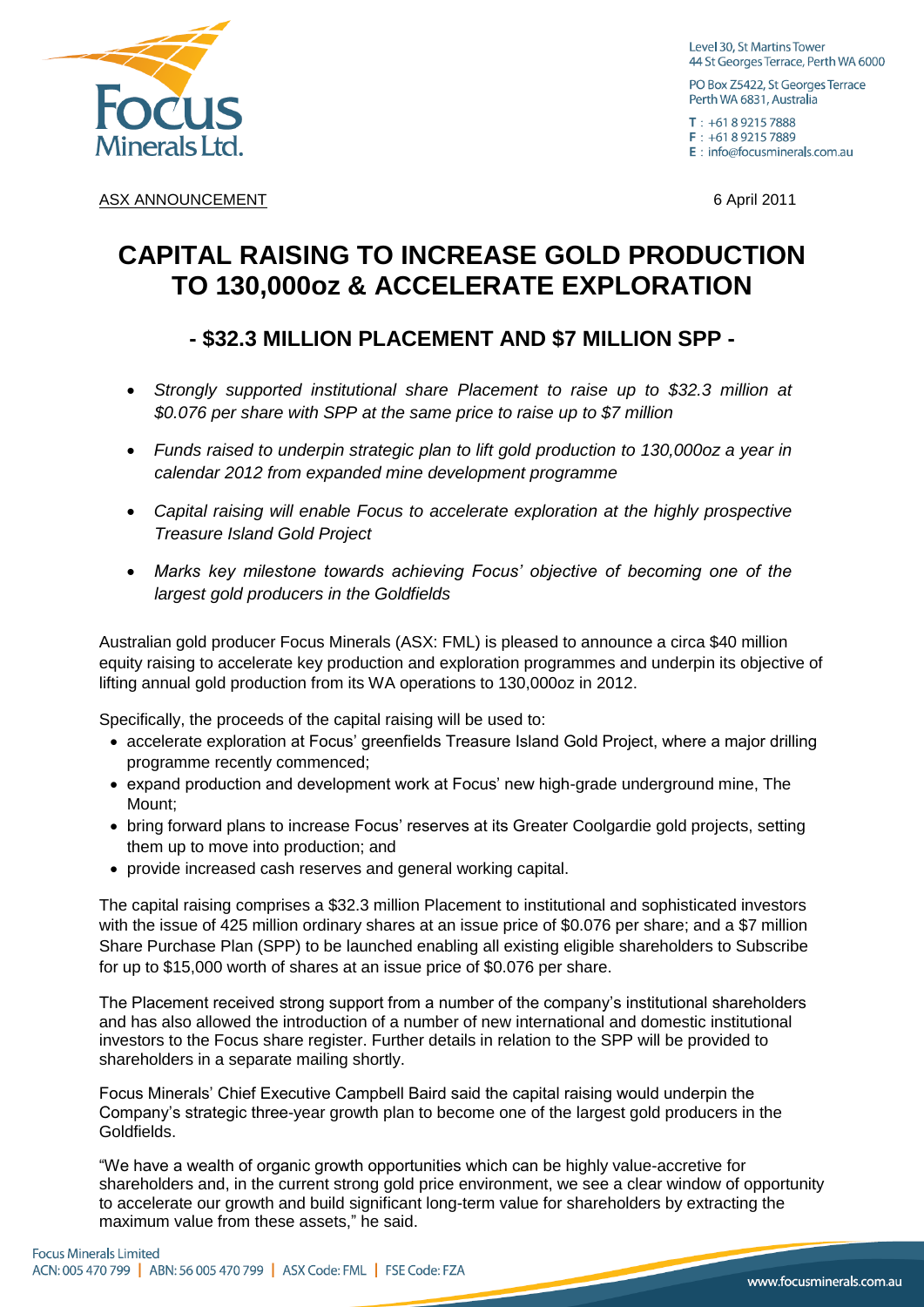

Mr Baird said strong cash flow generation from the Company's existing Tindals Mining Centre underground operation had enabled the Company to build its new high-grade underground mine, The Mount, which recently went into production as well as undertake pre-development work for the Tindals open pits and commence drilling at Treasure Island.

He said the capital raising will enable Focus to accelerate this current expansion as well as bring into play additional growth opportunities including the Greater Coolgardie assets.

"We have put together a major exploration and development programme that will see us aggressively expand our business into a rising gold price," said Mr Baird.

"These activities see us well down the road to delivering 130,000oz of gold in calendar 2012, but it is in 2013 where we are targeting our production output to rise significantly as we look to advancing both the Greater Coolgardie projects, where we already have one million tonnes worth of mining in reserve, and also our highly prospective Treasure Island Gold Project at Lake Cowan.

"Treasure Island is particularly exciting for shareholders as it has the right geological address and has delivered some exceptional surface samples. We are therefore looking to unlock its potential for shareholders as quickly as possible through a comprehensive exploration programme."

Mr Baird said that delivering on its three year plan would turn Focus into a strong cash flow generation vehicle with geographic diversity, a significant production profile and increased operational flexibility.

"What sets us apart is that we have the organic opportunities already within our grasp, and we have consistently proven over the last three years that we can and will deliver on our plans," he added.

The Placement is being undertaken pursuant to the company's capacity under ASX Listing Rule 7.1. The company's Corporate Advisor, Hartleys Limited, is Broker to the Offer for both the Placement and the SPP.

#### **ENDS**

**Paul Armstrong / Nicholas Read Campbell Baird, CEO Read Corporate Focus Minerals Ltd Phone: +61 (0)8 9388 1474** 

#### *COMPETENT PERSON'S STATEMENT*

*The information in this report that relates to Exploration Results and Minerals Resources is based on information compiled by Dr Garry Adams who is a member of the Australasian Institute of Mining and Metallurgy. Dr Adams is a*  full time employee of Focus Minerals and has sufficient experience that is relevant to the style of mineralisation and *type of deposit under consideration and to the activity which he is undertaking to qualify as a Competent Person as defined in the 2004 Edition of the "Australasian Code for Reporting of Exploration Results, Mineral Resources and Ore Reserves". Dr Adams consents to the inclusion in the report of the matters based on the information in the form and content in which it appears.*

#### *BACKGROUND INFORMATION – FOCUS MINERALS LTD*

*Focus Minerals Ltd (ASX: FML) is a gold producer based in Western Australia"s Eastern Goldfields. The company*  holds the mineral rights to more than 420km<sup>2</sup> of tenements and is the largest landholder in the Coolgardie Gold Belt *located 560km east of Perth and 35km west of the "Super Pit" in Kalgoorlie-Boulder. More than 2.6 million ounces of gold has been produced from the Coolgardie gold belt alone since 1892. Focus is currently in production from underground mining at its flagship Tindals Mining Centre operation in Coolgardie, adjacent to its 1.3Mtpa Three Mile Hill processing plant. In March 2011 it opened The Mount, a new high-grade underground mine, located 85km to the south of the processing plant. The Company will also commence open cut mining at the Tindals Mining Centre in the*  first half of calendar 2011 from a series of deposits. In addition Focus recently acquired 100% ownership in the *highly prospective Treasure Island Gold Project, situated at Lake Cowan at the southern end of the Boulder-Lefroy fault.*